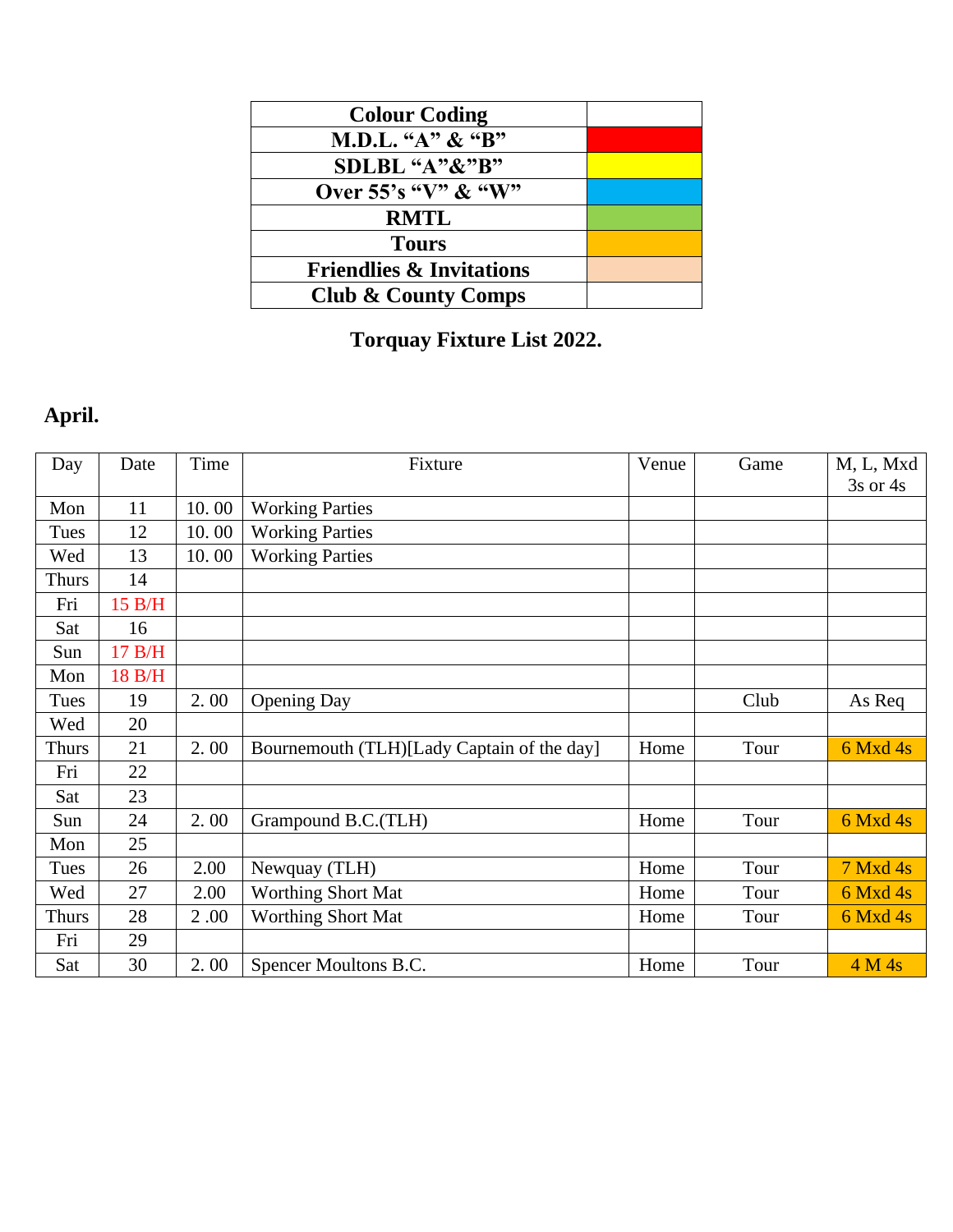| Day          | Date           | Time    | Fixture                                                   | Venue | Game                      | M, L, Mxd<br>$3s$ or $4s$ |
|--------------|----------------|---------|-----------------------------------------------------------|-------|---------------------------|---------------------------|
| Sun          | $\mathbf{1}$   |         |                                                           |       |                           |                           |
| Mon          | 2 B/H          |         |                                                           |       |                           |                           |
| Tues         | 3              | 2.00    | Isle of Wight Ladies President                            | Home  | Tour                      | 6 L 4s                    |
| Wed          | $\overline{4}$ | 10.00   | Marldon                                                   | Home  | $O / 55$ 's "V"           | 2 M 3's                   |
|              |                | 10.00   | Torbay C.C.                                               | Away  | O / 55's "W"              | 2 M 3's                   |
| <b>Thurs</b> | 5              | 2.00    | <b>Bath Post Office (TLH)</b>                             | Home  | Tour                      | 6 Mxd 4s                  |
| Fri          | 6              | 6.00    | Club Night                                                | Home  | Club                      | As Req                    |
| Sat          | $\overline{7}$ | All Day | Family Fun Day                                            | Home  | Club                      | As Req                    |
| Sun          | 8              | All Day | Family Fun Day                                            | Home  | Club                      | As Req                    |
| Mon          | 9              | 2.00    | <b>Club Ladies Day</b>                                    | Home  | Club                      | As Req                    |
|              |                | 6.00    | Foxlands Victoria                                         | H/A   | <b>County Comp</b>        | 1 M 4s                    |
| Tues         | 10             | 10.00   | Lancashire Lads'n Lassies (TLH)                           | Home  | Tour                      | 6 Mxd 4s                  |
| Wed          | 11             |         |                                                           |       |                           |                           |
|              | 12             |         | <b>NO GAME</b>                                            |       |                           | 3 Mxd 3s                  |
| <b>Thurs</b> |                | 10.00   | Brixham St Mary's                                         |       | RMTL(Div 1)<br>RMTL(Div2) |                           |
|              | 13             |         |                                                           | Away  | Club                      | 3 Mxd 3s                  |
| Fri          |                | 6.00    | Club Night                                                | Home  |                           | As Req                    |
|              |                | 6.15    | Brixham St Mary's Top Club                                | Away  | Cnt Comp                  |                           |
| Sat          | 14             |         | Grace Mathews Torquay v Paignton Torbay                   | Away  | County                    | As Req                    |
| Sun          | 15             |         |                                                           |       |                           |                           |
| Mon          | 16             | 6.15    | County Trophy (Kings)                                     | Home  | <b>County Comp</b>        | 4 M 4s                    |
| Tues         | 17             | 6.15    | Brixham St Mary's "B"                                     | Home  | $MDL$ "B"                 | 4 M 4s                    |
| Wed          | 18             | 2.00    | <b>Sussex Tourists</b>                                    | Home  | Tour                      | 7 M 4s                    |
| <b>Thurs</b> | 19             | 10.00   | Marldon "B"                                               | Home  | RMTL(Div 1)               | 3 Mxd 3s                  |
|              |                | 10.00   | <b>NO GAME</b>                                            |       | RMTL(Div2)                | 3 Mxd 3s                  |
|              |                | 6.15    | Bitton Park (A)                                           | Away  | MDL "A"                   | 4 M 4s                    |
| Fri          | 20             | 2 0 0   | Windsor B.C. (TLH) $(18 \text{ ends}, \text{No } T \& B)$ | Home  | Tour                      | 6 Mxd 4s                  |
|              |                | 6.00    | Club Night                                                | Home  | Club                      | As Req                    |
| Sat          | 21             | 2.00    | Pentyrch B.C.                                             | Home  | Tour                      | 6 Mxd 4s                  |
| Sun          | 22             | All Day | Ladies Minor Competitions (Beryl).                        | Home  | <b>County Comps</b>       | As Req                    |
| Mon          | 23             | 10.00   | <b>Brixham</b>                                            | Away  | $O / 55$ 's "V"           | 2 M 3's                   |
|              |                | 10.00   | <b>Brixham</b>                                            | Away  | O / 55's "W"              | 2 M 3's                   |
| Tues         | 24             | 10.30   | Brixham "A"                                               | Away  | SDLBL "A"                 | 3L3s                      |
|              |                | 6.00    | Kingsbridge Park                                          | Away  | MDL "B"                   | 4 M 4s                    |
| Wed          | 25             | 10.00   | Kings                                                     | Away  | $O / 55$ 's "V"           | 2 M 3's                   |
|              |                | 10.00   | Ipplepen                                                  | Home  | $O / 55$ 's "W"           | 2 M 3's                   |
| Thurs        | 26             | 10.00   | <b>NO GAME</b>                                            |       | RMTL(Div1)                | 3 Mxd 3s                  |
|              |                | 10.00   | <b>Brixham</b>                                            | Home  | RMTL(Div2)                | 3 Mxd 3s                  |
| Fri          | 27             | All Day | <b>Bowls England Big Bowls Day</b>                        | Home  | Club                      | As Req                    |
| Sat          | 28             | 2.00    | Caerleon (TLH)                                            | Home  | Tour                      | 6 Mxd 4s                  |
| Sun          | 29             | 2.00    | <b>Guest Memorial (TBC)</b>                               | Home  | Tour                      | 6 Mxd 4s                  |
| Mon          | 30             | 10.00   | Babbacombe                                                | Away  | $O / 55$ 's "W"           | 2 M 3's                   |
| Tues         | 31             | 10.30   | Abbrook Park "A"                                          | Home  | SDLBL "A"                 | 3 L 3s                    |
|              |                | 2.30    | Brixham St Mary's                                         | Home  | $O / 55$ 's "W"           | 2 M 3's                   |
|              |                | 6.15    | Sharldon "A"                                              | Home  | MDL "A"                   | 4 M 4s                    |

**May**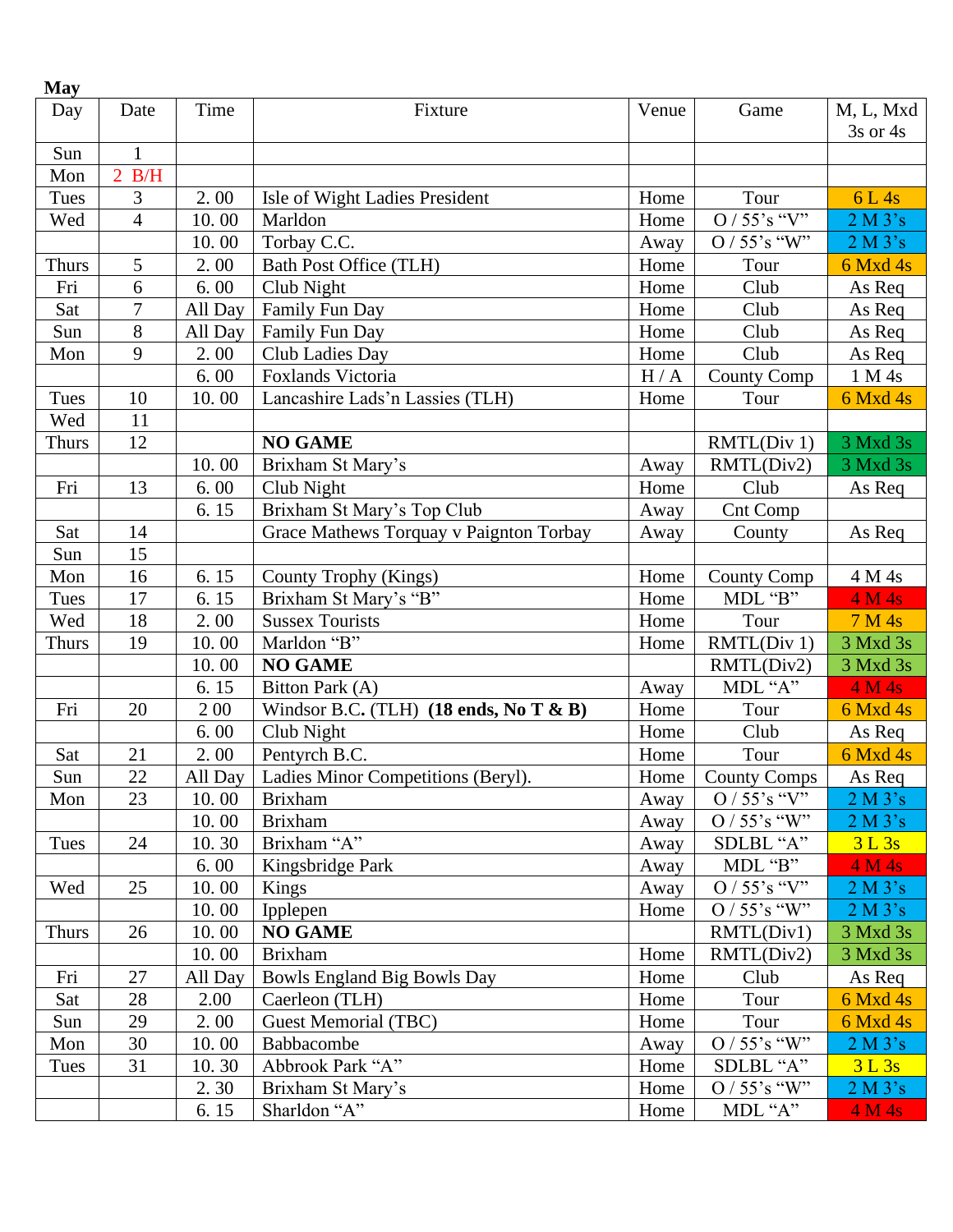## **June**

| Day          | Date           | Time      | Fixture                                     | Venue | Game                             | M, L, Mxd<br>3s or 4s |
|--------------|----------------|-----------|---------------------------------------------|-------|----------------------------------|-----------------------|
| Wed          | $\mathbf{1}$   | 10.00     | <b>Totnes</b>                               | Away  | O / $55^\circ s$ "V"             | 2 M 3's               |
|              |                | 10.00     | Marldon                                     | Home  | $O / 55$ 's "W"                  | 2 M 3's               |
| <b>Thurs</b> | <b>B2H</b>     | 10.00     | <b>NO GAME Queen's Jubilee</b>              |       |                                  |                       |
|              |                | 10.00     | <b>NO GAME Queen's Jubilee</b>              |       |                                  |                       |
| Fri          | <b>B</b> 3H    | As Req    | Club Day                                    | Home  | Club                             | As Req                |
| Sat          | $\overline{4}$ |           |                                             |       |                                  |                       |
| Sun          | $\overline{5}$ | 10 & 2 00 | County Under 25's Singles                   | Home  | <b>County Comps</b>              | As Req                |
| Mon          | 6              | 10.00     | Paignton                                    | Away  | $O / 55$ 's "V"                  | 2 M 3's               |
|              |                | 10.00     | Paignton Torbay                             | Away  | RMTL(Div1)                       | 3 Mxd 3s              |
| Tues         | $\overline{7}$ |           | Grace Mathews?                              |       |                                  |                       |
|              |                | 6.15      | Paignton "B"                                | Home  | MDL "B"                          | 4 M 4s                |
| Wed          | 8              | 10.00     | Babbacombe                                  | Home  | $O / 55$ 's "V"                  | 2 M 3's               |
|              |                | 10.00     | Paignton Torbay                             | Away  | O / 55's "W"                     | 2 M 3's               |
|              |                | 6.15      | <b>Starcross</b>                            | Away  | MDL "A"                          | 4 M 4s                |
|              |                | 6.15      | Kings                                       | Away  | SDLBL "A"                        | 3 L 3s                |
| <b>Thurs</b> | 9              | 10.00     | Victoria                                    | Away  | RMTL(Div1)                       | 3 Mxd 3s              |
|              |                | 10.00     | Kings                                       | Home  | RMTL(Div2)                       | 3 Mxd 3s              |
|              |                | 6.15      | TCBC "A"                                    | Home  | MDL "A"                          | 4 M 4s                |
| Fri          | 10             | 2.00      | I o W Tours 12 30 Buffet Bristol St Andrews | Home  | Tour                             | 7 Mxd 4s              |
|              |                | 6.00      | Club Night                                  | Home  | Club                             | As Req                |
| Sat          | 11             | 2.30      | <b>Stoke Fleming</b>                        | Home  | MDL "A"                          | 4 M 4s                |
| Sun          | 12             |           |                                             |       |                                  |                       |
| Mon          | 13             | 10.30     | Totnes                                      | Away  | SDLBL "B"                        | 3L3s                  |
|              |                | 6.15      | Marldon "A"                                 | Away  | MDL "A"                          | 4 M 4s                |
| <b>Tues</b>  | 14             |           |                                             |       |                                  |                       |
| Wed          | 15             | 10.00     | Brixham St Mary's                           | Home  | $O / 55$ 's "V"                  | 2 M 3's               |
|              |                | 10.00     | Victoria                                    | Home  | $O / 55 \overline{\text{s}}$ "W" | 2 M 3's               |
|              |                | 6 15      | Chudleigh                                   | Away  | SDLBL "B"                        | 3L3s                  |
| <b>Thurs</b> | 16             | 10.00     | Marldon "A"                                 | Home  | RMTL(Div2)                       | 3 Mxd 3s              |
|              |                | 2.00      | Toorak<br>Tour (TLH)                        | Home  | Tour                             | 6 Mxd 3s              |
| Fri          | 17             | 2.00      | Abertillery<br>(TLH)                        | Home  | Tour                             | 6 Mxd 4s              |
| Sat          | 18             |           |                                             |       |                                  |                       |
| Sun          | 19             | All Day   | Riviera Tournament                          | Home  | Riviera                          | As Req                |
| Mon          | 20             | All Day   | Riviera Tournament                          | Home  | Riviera                          | As Req                |
| Tues         | 21             | All Day   | Riviera Tournament                          | Home  | Riviera                          | As Req                |
| Wed          | 22             | All Day   | Riviera Tournament                          | Home  | Riviera                          | As Req                |
| <b>Thurs</b> | 23             | All Day   | Riviera Tournament                          | Home  | Riviera                          | As Req                |
| Fri          | 24             | All Day   | Riviera Tournament                          | Home  | Riviera                          | As Req                |
| Sat          | 25             | All Day   | Riviera Tournament                          | Home  | Riviera                          | As Req                |
| Sun          | 26             |           |                                             |       |                                  |                       |
| Mon          | 27             | 6.15      | Paignton "B"                                | Away  | MDL "B"                          | 4 M 4s                |
| Tues         | 28             |           | Grace Mathews?                              |       |                                  |                       |
|              |                | 6.15      | Newton Abbot                                | Away  | MDL "A"                          | 4 M 4s                |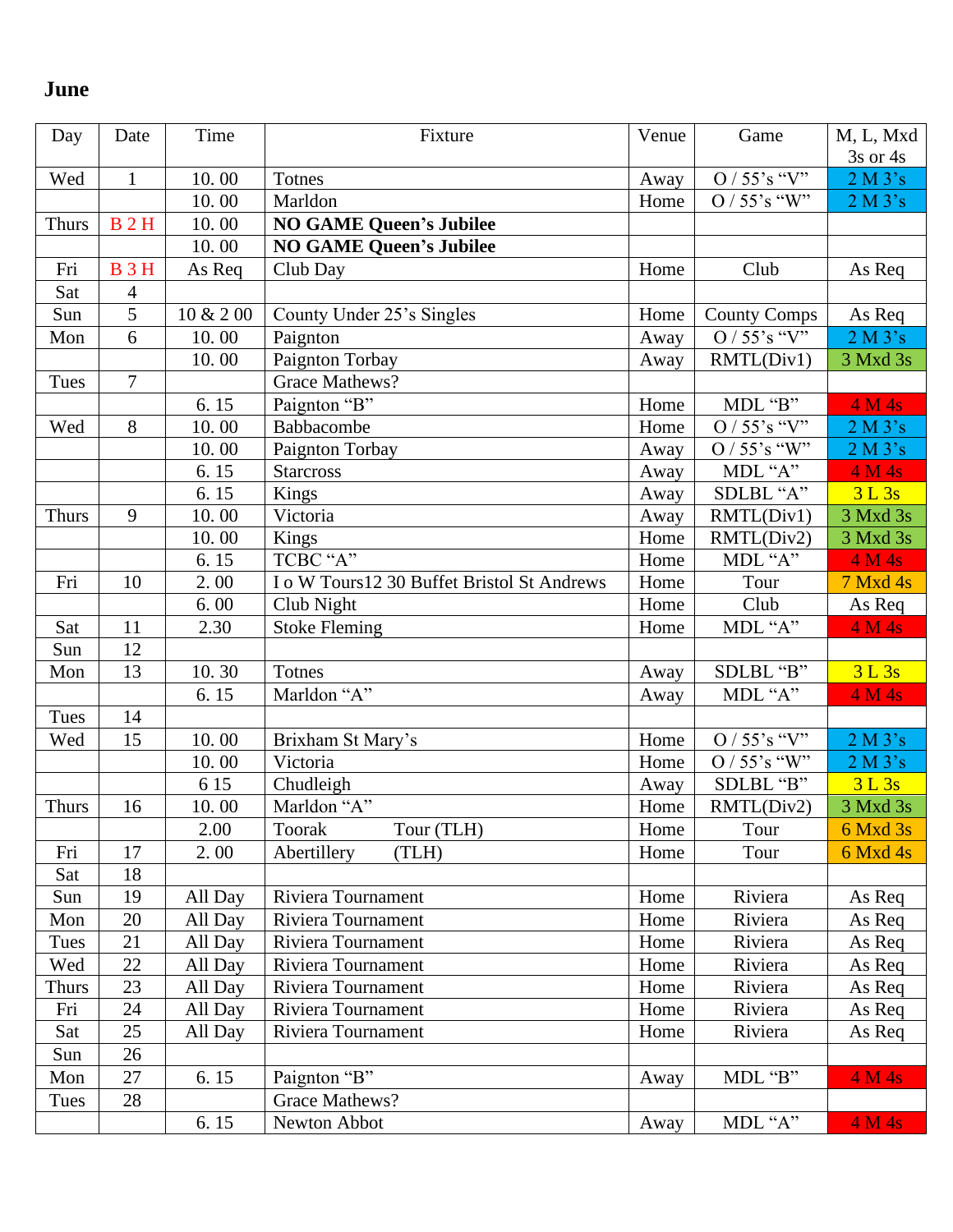| Wed          | 29 | 10.00 | Paignton Torbay   | Awav | $O / 55$ 's "V" | 2 M 3's  |
|--------------|----|-------|-------------------|------|-----------------|----------|
|              |    | 10.00 | Paignton          | Home | $O / 55$ 's "W" | 2 M 3's  |
|              |    | 6.00  | Dawlish Lawn      | Home | SDLBL "B"       | 3 L 3s   |
| <b>Thurs</b> | 30 | 10.00 | Brixham St Mary's | Away | RMTL(Div1)      | 3 Mxd 3s |
|              |    | 10.00 | Babbacombe        | Home | RMTL(Div2)      | 3 Mxd 3s |
|              |    | 6.15  | King's " $A$ "    | Away | MDL " $A$ "     | 4 M 4s   |
|              |    | 6.15  | Kings " $A$ "     | Home | SDLBL "A"       | 3 L 3s   |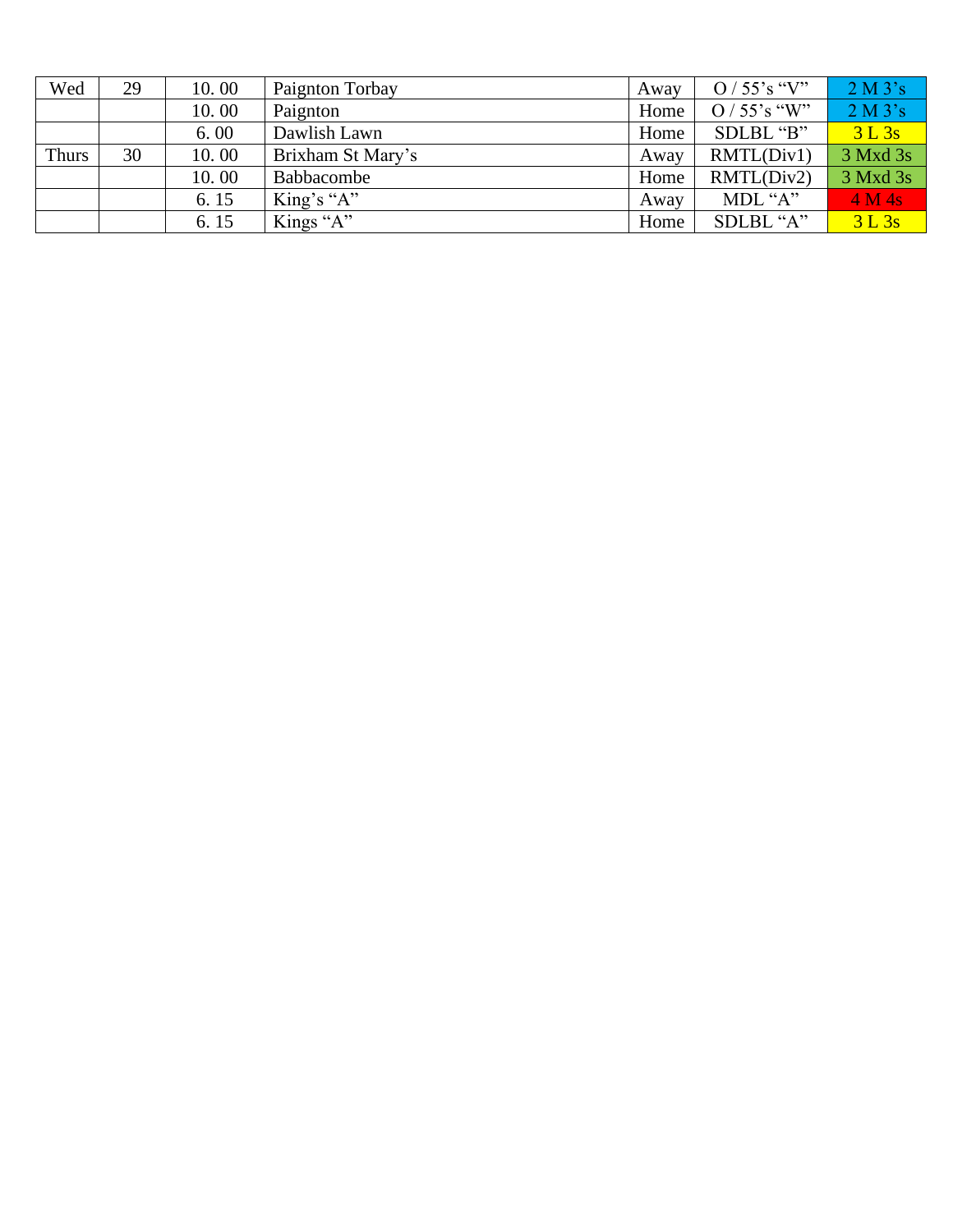#### **J uly**

| Day          | Date           | Time    | Fixture                      | Venue | Game                        | M, L, Mxd           |
|--------------|----------------|---------|------------------------------|-------|-----------------------------|---------------------|
|              |                |         |                              |       |                             | 3s or 4s            |
| Fri          | $\mathbf{1}$   | 6.00    | Club Night                   | Home  | Club                        | As Req              |
| Sat          | $\overline{2}$ | All Day | Men's County Pairs Play offs | Home  | <b>County Comps</b>         | As Req              |
| Sun          | 3              |         |                              |       |                             |                     |
| Mon          | 4              | 2.00    | Paignton Torbay              | Away  | SDLBL "B"                   | 3 L 3s              |
| Tues         | 5              | 6.15    | Brixham St Mary's "B"        | Away  | MDL "B"                     | 4 M 4s              |
| We           | 6              | 10.00   | Marldon                      | Away  | $O / 55$ 's "V"             | 2 M 3's             |
|              |                | 10.00   | Torbay C.C,                  | Home  | O / 55's "W"                | 2 M 3's             |
|              |                | 2.00    | Bitton Park "A"              | Away  | SDLBL "A"                   | 3 L 3s              |
| <b>Thurs</b> | $\overline{7}$ |         | <b>NO GAME</b>               |       | RMTL(Div1)                  | 3 Mxd 3s            |
|              |                | 10.00   | Brixham St Mary's            | Home  | RMTL(Div2)                  | 3 Mxd 3s            |
| Fri          | 8              | 6.00    | Club Night                   | Home  | Club                        | As Req              |
| Sat          | 9              |         |                              |       |                             |                     |
| Sun          | $10\,$         | 2.00    | Captain's Day                | Home  | Club                        | As Req              |
| Mon          | 11             | 6.15    | TCBC "A"                     | Away  | MDL "A"                     | 4 M 3s              |
| Tues         | 12             |         |                              |       |                             |                     |
| Wed          | 13             | 10.00   | Torbay C.C.                  | Away  | O / 55's "V"                | 2 M 3's             |
|              |                | 10.00   | Brixham St Mary's            | Home  | $O / 55$ 's "W"             | 2 M 3's             |
| <b>Thurs</b> | 14             | 10.00   | Marldon "B"                  | Away  | RMTL(Div1)                  | 3 Mxd 3s            |
|              |                | 10.00   | <b>NO GAME</b>               |       | RMTL(Div2)                  | 3 Mxd 3s            |
|              |                | 6.15    | Newton Abbot                 | Home  | SDLBL "A"                   | $3$ L <sub>3s</sub> |
| Fri          | 15             | 10.00   | Torbay C.C.                  | Home  | RMTL(Div2)                  | 3 Mxd 3s            |
|              |                | 6.00    | Club Night                   | Home  | Club                        | As Req              |
| Sat          | 16             | 2.30    | <b>Stoke Fleming</b>         | Away  | MDL "A"                     | 4 M 4s              |
| Sun          | 17             |         |                              |       |                             |                     |
| Mon          | 18             |         |                              |       |                             |                     |
| Tues         | 19             | 6.00    | Dawlish Lawn                 | Away  | SDLBL "B"                   | 3 L 3s              |
|              |                | 6.15    | Marldon "B"                  | Home  | MDL "B"                     | 4 M 4s              |
| Wed          | 20             | 10.00   | Paignton                     | Home  | $O / 55$ 's "V"             | 2 M 3's             |
|              |                | 10.00   | Babbacombe                   | Home  | O / 55's " $\overline{W}$ " | 2 M 3's             |
|              |                | 2.00    | Torbay C.C.                  | Home  | SDLBL "A"                   | 3L3s                |
| <b>Thurs</b> | 21             | 10.00   | <b>NO GAME</b>               |       | RMTL(Div1)                  | 3 Mxd 3s            |
|              |                | 10.00   | <b>Brixham</b>               | Away  | RMTL(Div2)                  | 3 Mxd 3s            |
|              |                |         | <b>Grace Mathews?</b>        |       |                             |                     |
| Fri          | 22             | 10.30   | Brixham "A"                  | Home  | SDLBL "A"                   | 3L3s                |
|              |                | 10.00   | Paignton                     | Away  | RMTL(Div1)                  | 3 Mxd 3s            |
|              |                | 6.00    | Club Night                   | Home  | Club                        | As Req              |
| Sat          | 23             | 2.00    | <b>Starcross</b>             | Home  | MDL "A"                     | 4 M 4s              |
| Sun          | 24             | 2.00    | Shefford B.C,                | Home  | Tour                        | $5/6$ Mxd 4s        |
| Mon          | 25             | 6.15    | Kings "A"                    | Home  | MDL "A"                     | 4 M 4s              |
| Tues         | 26             | 6.00    | Kingsbridge Park             | Home  | MDL "B"                     | 4 M 4s              |
| Wed          | 27             | 10.00   | Kings                        | Home  | $O / 55$ 's "V"             | 2 M 4s              |
|              |                | 10.00   | Ipplepen                     | Away  | $O / 55$ 's "W"             | 2 M 3's             |
|              |                | 6.15    | Newton Abbot                 | Away  | SDLBL "A"                   | 3 L 3s              |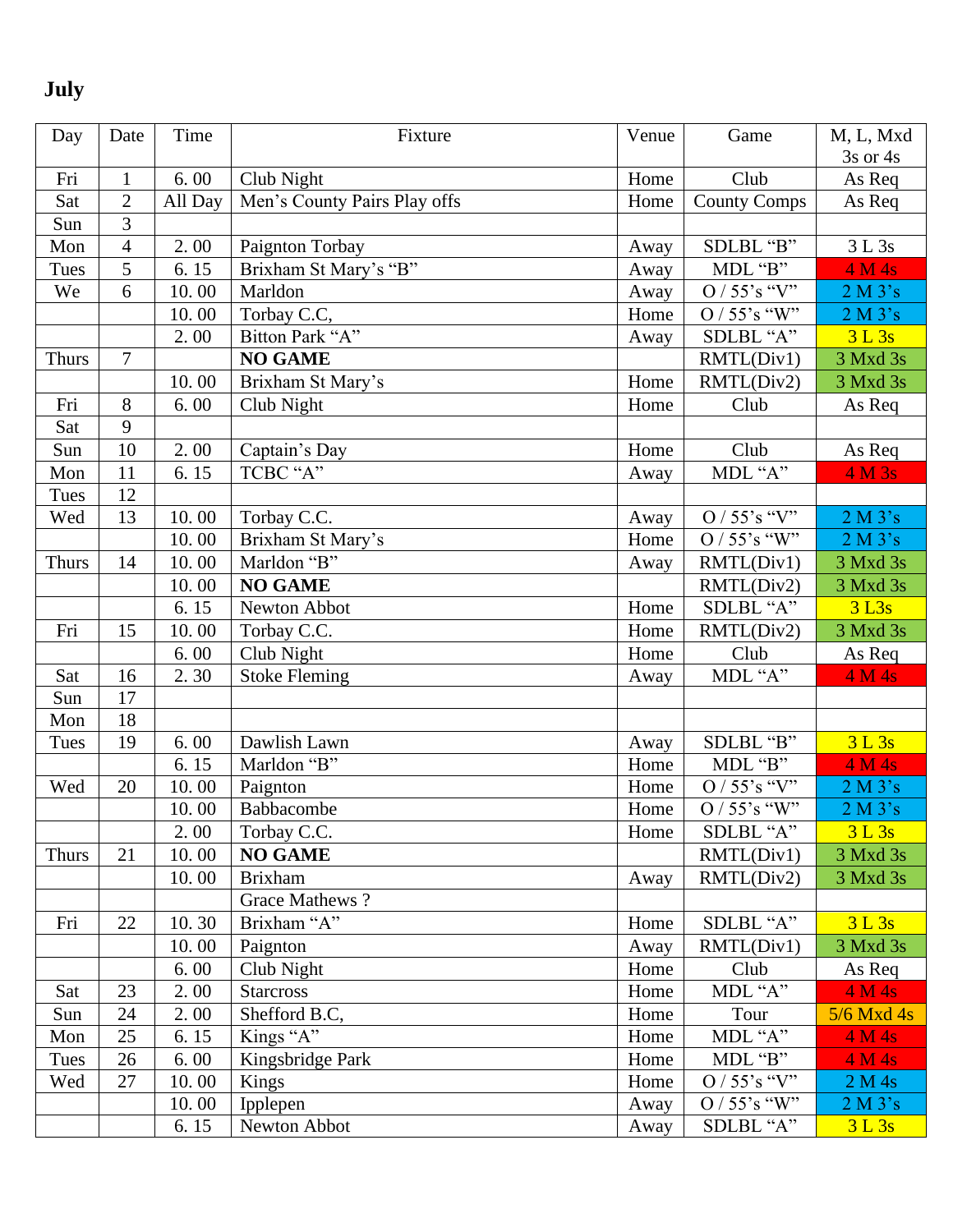| Thurs      | 28 | 2.00  | Ware (TLH)                      | Home | Tour                | $7$ Mxd 4e |    |
|------------|----|-------|---------------------------------|------|---------------------|------------|----|
| Fri        | 29 | 6.00  | Club Night                      | Home | Club                | As Req     |    |
|            |    | 6.15  | Chudleigthudleigh               | Home | SDLBL "B"           | 3 L 3s     | DL |
|            |    | 6.15  | Shaldon "A"                     | Away | MDL "A"             | 4 M 4s     |    |
| <u>Sat</u> | 30 | 2.00  | Geddington & Newton B.C.        | Home | Tour                | $5$ Mxd 4s |    |
| Sun        | 31 | 10.00 | <b>County Trophy Qtr Finals</b> | Home | <b>County Comps</b> | 4 M 4s     |    |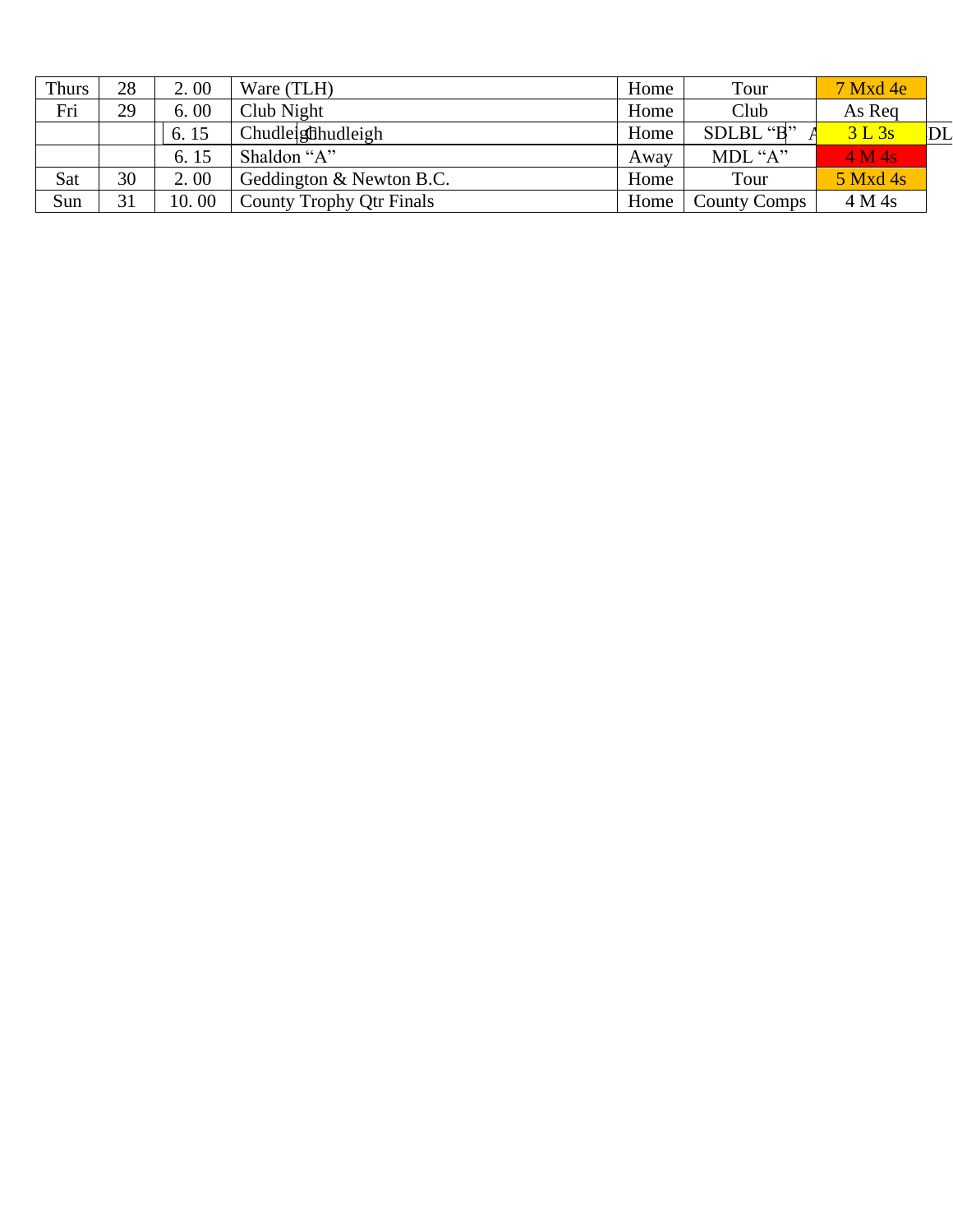### **August**

| Day          | Date           | Time  | Fixture                                      | Venue | Game                  | M, L, Mxd    |
|--------------|----------------|-------|----------------------------------------------|-------|-----------------------|--------------|
| Mon          | 1 B/H          |       |                                              |       |                       | $3s$ or $4s$ |
| Tues         | $\overline{2}$ | 10.30 | Totnes                                       | Home  | SDLBL "B"             | 3L3s         |
|              |                | 6.00  | Marldon "B"                                  | Away  | MDL "B"               | 4 M 4s       |
| Wed          | 3              | 10.00 | <b>Totnes</b>                                | Home  | $O / 55$ 's "V"       | 2 M 3's      |
|              |                | 10.00 | Marldon                                      | Away  | $O / 55$ 's "W"       | 2 M 3's      |
| <b>Thurs</b> | $\overline{4}$ | 10.00 | Victoria                                     | Home  | RMTL(Div1)            | 3 Mxd 3s     |
|              |                | 10.00 | Kings                                        | Away  | RMTL(Div2)            | 3 Mxd 3s     |
| Fri          | 5              | 2.00  | Paignton Torbay                              | Home  | SDLBL "B"             | 3L3s         |
|              |                | 6,00  | Club Night                                   | Home  | Club                  | As Req       |
| Sat          | 6              | 1.30  | Ystanyfera B.C.                              | Home  | Tour                  | 6 Mxd 4s     |
| Sun          | $\overline{7}$ |       |                                              |       |                       |              |
| Mon          | 8              | 6.00  | Paignton "C"                                 | Away  | MDL "B"               | 4 M 4s       |
| Tues         | 9              | 2.00  | Paignton                                     | Away  | SDLBL "B"             | 3L3s         |
|              |                | 6.00  | Bitton Park "A"                              | Home  | MDL "A"               | 4 M 4s       |
| Wed          | 10             | 10.00 | Babbaombe                                    | Away  | O / 55's "V"          | 2 M 3's      |
|              |                | 10.00 | Paignton Torbay                              | Home  | $O / 55$ 's "W"       | 2 M 3's      |
| <b>Thurs</b> | 11             | 10.00 | Paignton Torbay                              | Home  | RMTL(Div1)            | 3 Mxd 3s     |
|              |                | 10.00 | Marldon "A"                                  | Away  | RMTL(Div2)            | 3 Mxd 3s     |
| Fri          | 12             | 10.00 | Torbay C.C.                                  | Away  | SDLBL "A"             | 3L3s         |
|              |                | 6,00  | Club Night                                   | Home  | Club                  | As Req       |
| Sat          | 13             | 2.00  | Totnes "A"                                   | Away  | MDL "B"               | 4 M 4s       |
| Sun          | 14             | 2.00  | Witney Mills B.C. (TLH Own rink fees)        | Home  | Tour                  | 8 Mxd 4s     |
| Mon          | 15             | 2 0 0 | Abbrook Park "A"                             | Away  | SDLBL "A"             | 3L3s         |
|              |                | 6.00  | Paignton "C"                                 | Home  | MDL "B"               | 4 M 4s       |
| Tues         | 16             |       |                                              |       |                       |              |
| Wed          | 17             | 10.00 | Brixham St Mary's                            | Away  | $O / 55$ 's "V"       | 2 M 3's      |
|              |                | 10.00 | Victoria                                     | Away  | $O / 55$ 's "W"       | 2 M 3's      |
| <b>Thurs</b> | 18             | 10.00 | Brixham St Mary's                            | Home  | RMTL(Div1)            | 3 Mxd 3s     |
|              |                | 10.00 | Babbacombe                                   | Away  | RMTL(Div2)            | 3 Mxd 3s     |
|              |                | 5.45  | Newton Abbot "A"                             | Home  | MDL "A"               | 4 M 4s       |
| Fri          | 19             | 6.00  | Club Night                                   | Home  | Club                  | As Req       |
| Sat          | 20             | 2.00  | Blackwood B.C.                               | Home  | Tour                  | 6 Mxd 4s     |
| Sun          | 21             |       |                                              |       |                       |              |
| Mon          | 22             | 2.00  | Tiverton West End (TLH) (Followed by buffet) | Home  | Tour                  | $6$ Mxd 4s   |
| Tues         | 23             | 5.45  | Totnes                                       | Home  | MDL "B"               | 4 M 4s       |
| Wed          | 24             | 10.00 | <b>Brixham</b>                               | Home  | $O / 55$ 's "V"       | 2 M 3's      |
|              |                | 10.00 | <b>Brixham</b>                               | Home  | $O / 55$ 's "W"       | 2 M 3's      |
|              |                | 2.00  | Bitton Park "A"                              | Home  | SDLBL "A"             | 3L3s         |
| <b>Thurs</b> | 25             | 10.00 | Paignton                                     | Home  | RMTL(Div1)            | 3 Mxd 3s     |
|              |                | 10.00 | Torbay C.C,                                  | Away  | RMTL(Div2)            | 3 Mxd 3s     |
|              |                | 6.00  | Marldon "A"                                  | Home  | MDL " $\overline{A"}$ | 4 M 4s       |
| Fri          | 26             | 2.00  | Paignton                                     | Home  | SDLBL "B"             | 3L3s         |
|              |                | 6,00  | Club Night                                   | Home  | Club                  | As Req       |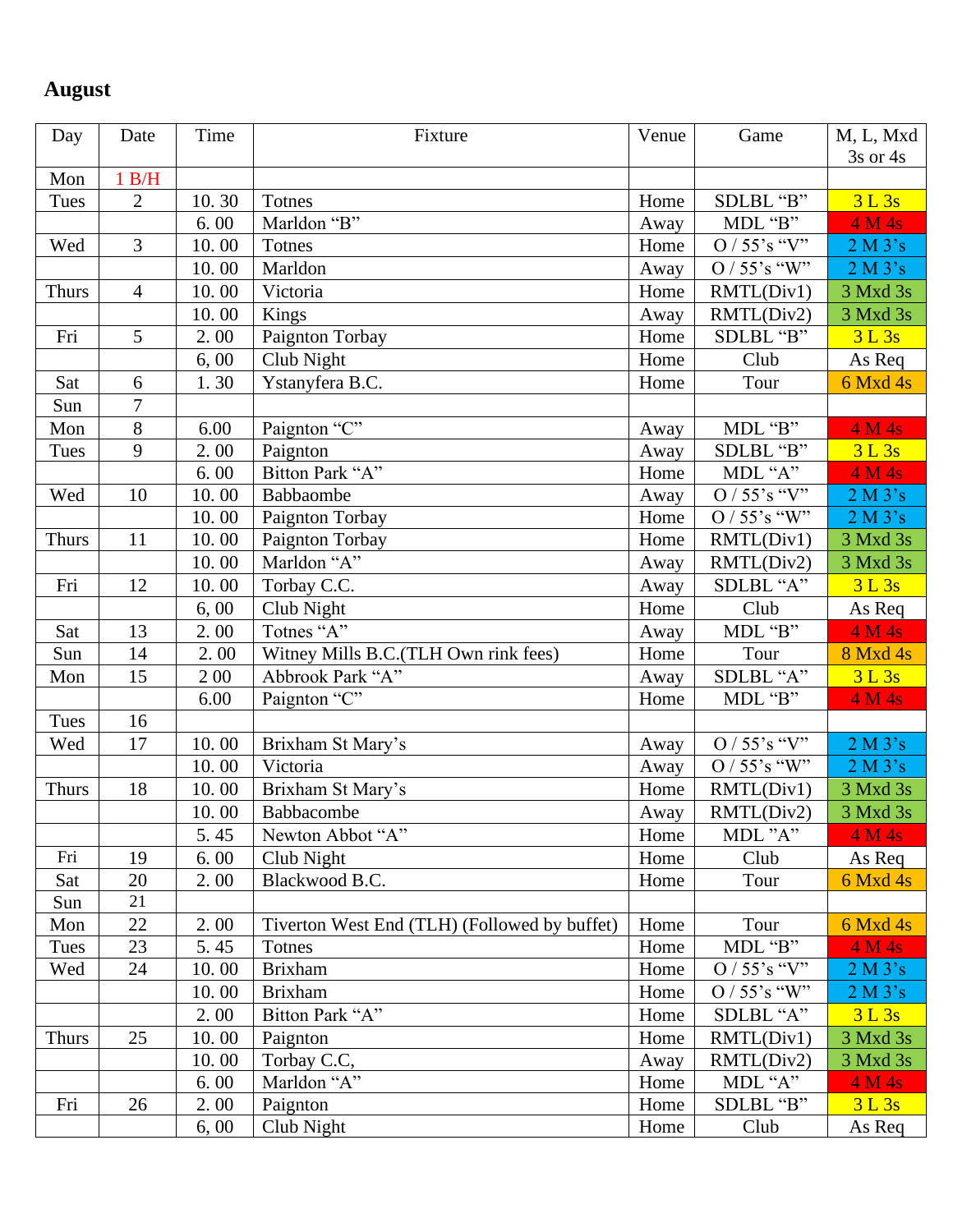| Sat         | 27     | All Day | Drawn Mixed Triples               | Home | Club            | As Req     |
|-------------|--------|---------|-----------------------------------|------|-----------------|------------|
| Sun         | 28     | All Day | Drawn Mixed Triples               | Home | Club            | As Req     |
| Mon         | 29 B/H |         |                                   |      |                 |            |
| <b>Tues</b> | 30     | 2.00    | Cheltenham (inc. cream tea) (TLH) | Home | Tour            | $6$ Mxd 4s |
| Wed         | 31     | 10.00   | Paignton Torbay                   | Home | $O/55$ 's "V"   | 2 M 3's    |
|             |        | 10.00   | Paignton                          | Away | $O / 55$ 's "W" | 2 M 3's    |